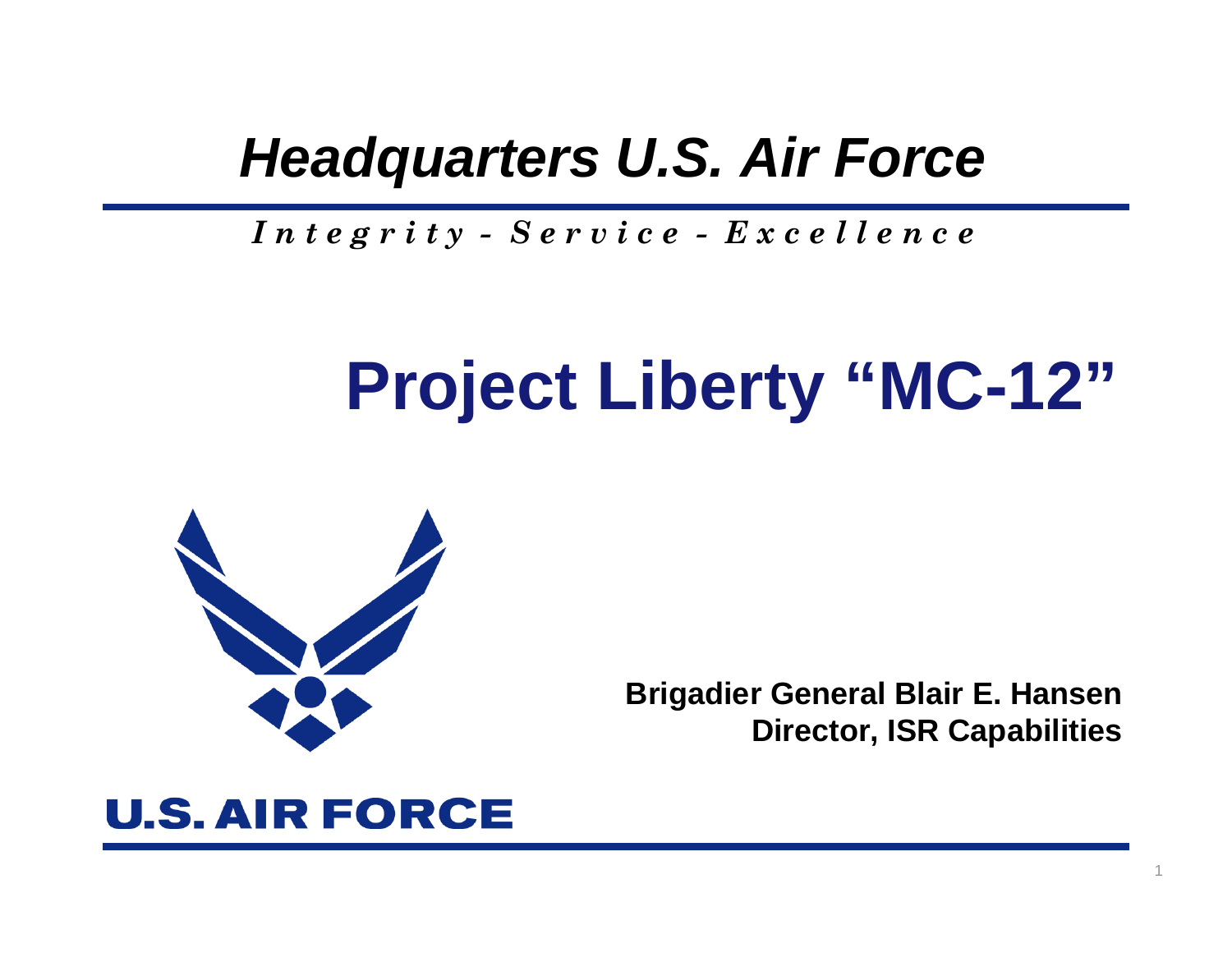



## **Airmen operating a fleet of 37 C-12 aircraft providing manned ISR (FMV and SIGINT) to the joint fight—a core AF mission**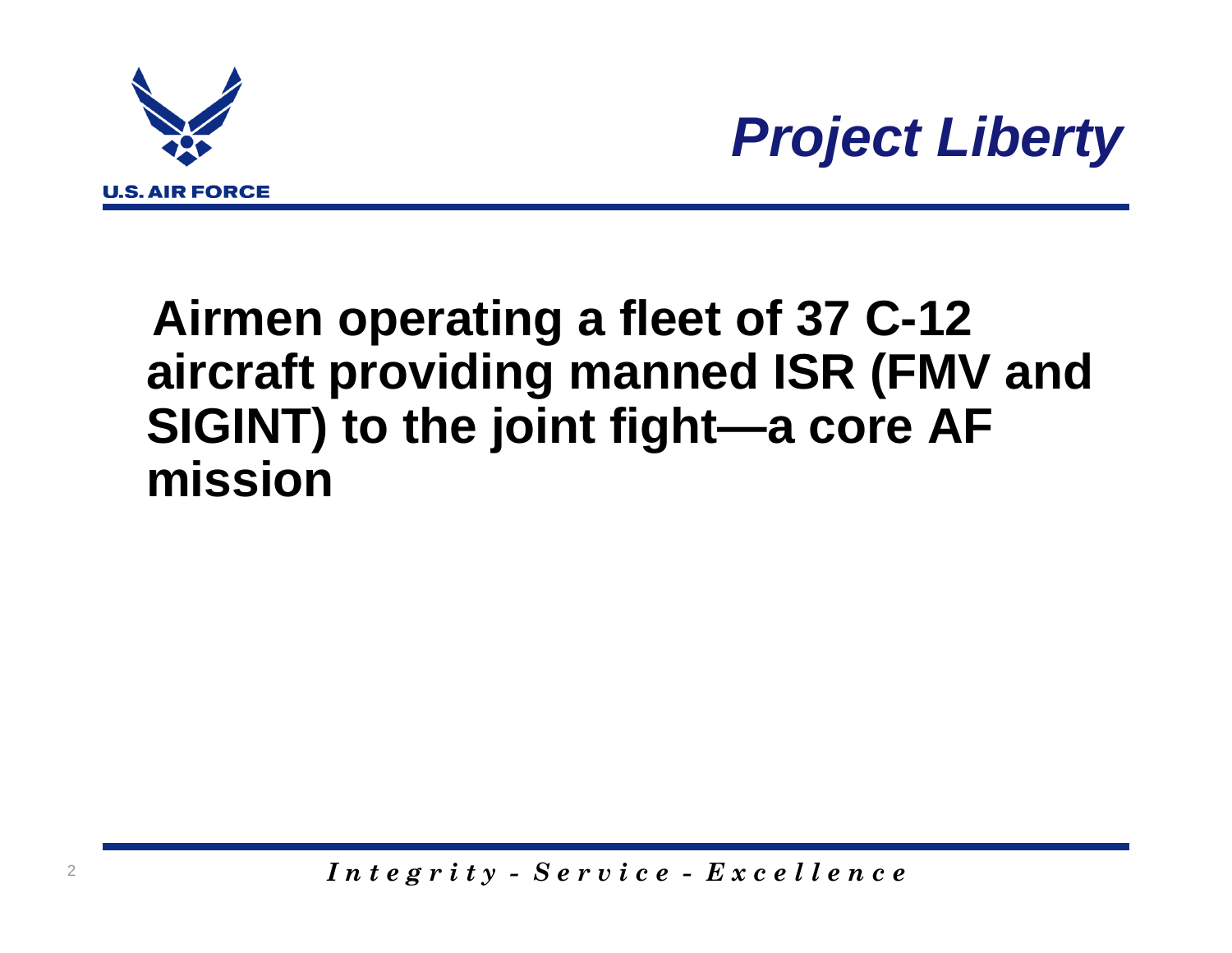

- SecDef established (18 Apr 08) DoD wide ISR Task Force to **identify and recommend solutions for increased ISR in USCENTCOM AOR**
- *1 Jul 08 SecDef decision: AF proceed with procurement of 37 "C-12" class aircraft to augment unmanned systems*
- Configuration: Full Motion Video (FMV) and SIGINT **capabilities**
- Mission: Direct FMV and SIGINT to ground forces, **AF Processing, Exploitation and Dissemination (PED) forward deployed**
- **Why "C-12" - Lightweight, small footprint, easy to operate and maintain, self deploying, flexible**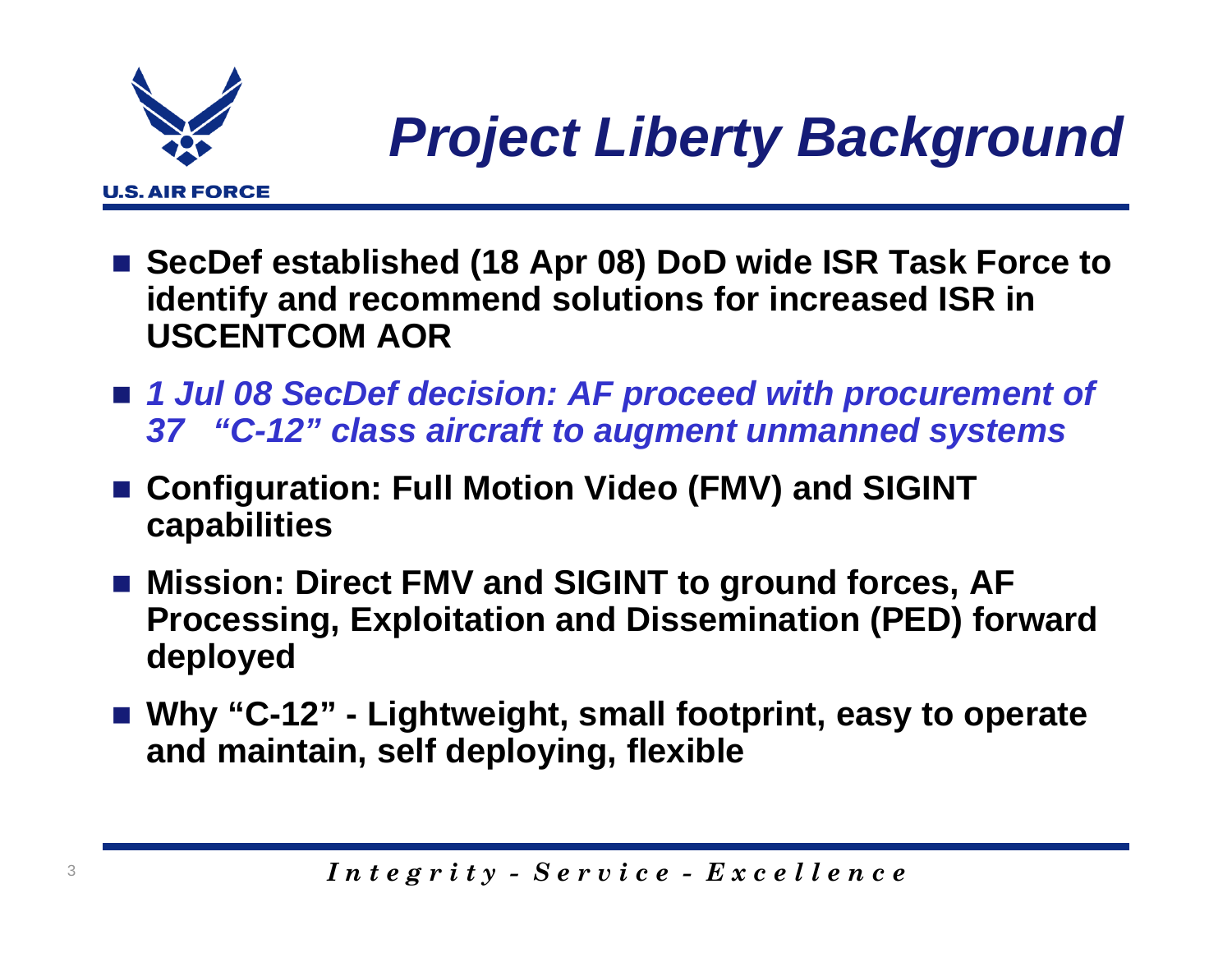

- Core mission for the Air Force medium altitude ISR
	- **Capability supports all aspects of AF Irregular Warfare mission (Counter insurgency, Foreign Internal Defense and Building Partner Capabilities)**
	- **Large aircraft procurement effort that required speed of delivery as an imperative**
	- Project Liberty focus is on ISR in the joint flight **conventional and SOF forces**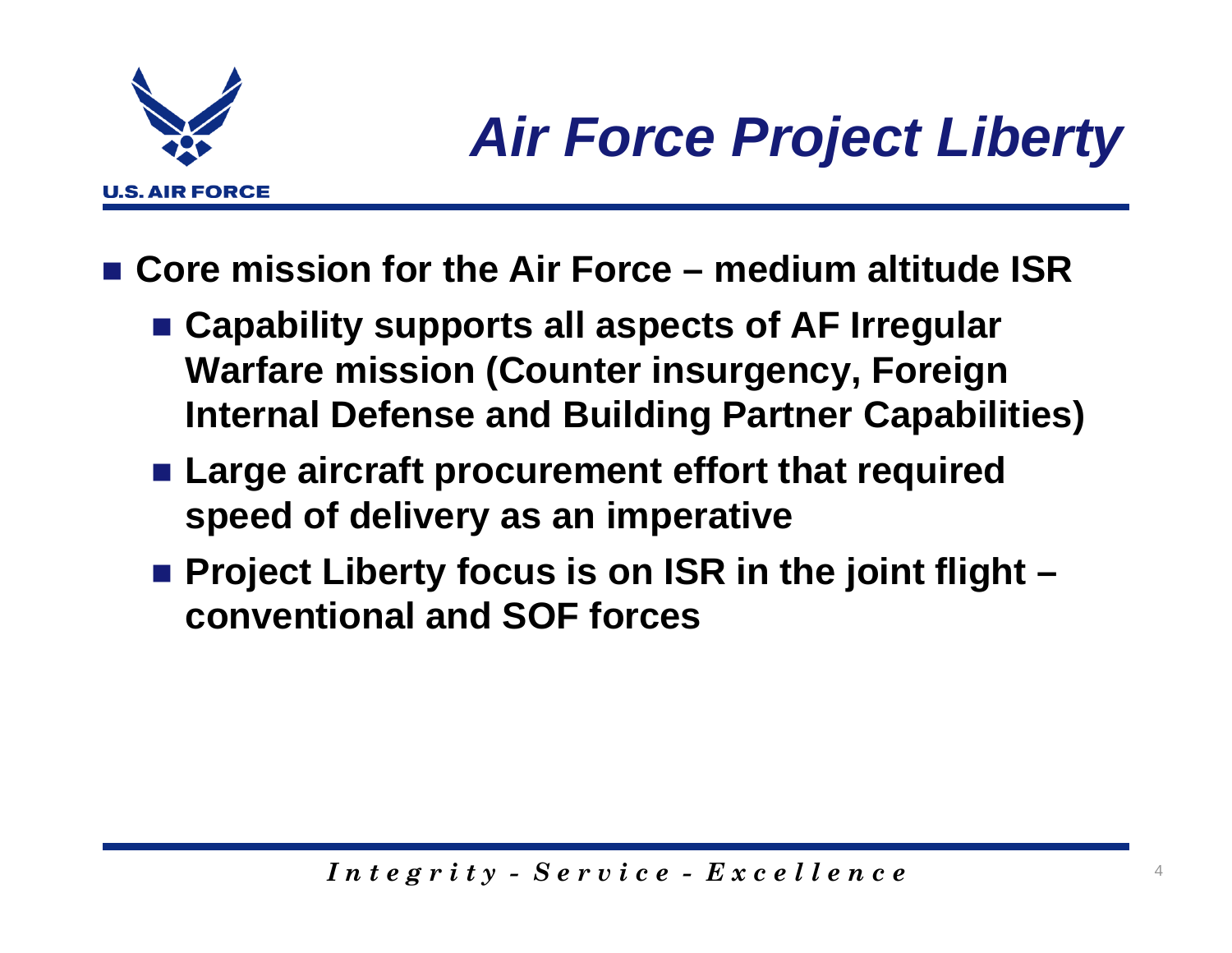

**U.S. AIR FORCE** 

## *Project Liberty Concept*

- **Aircraft Capabilities**
- • **Lightweight, small footprint, easy to operate and maintain, self deploying, flexible. Capable of 6 hrs of flight, 4 to 5 hrs of on-station time**
- •**MX-15 Electro Optical / Infrared (Full Motion Video) sensor (On board storage)**
- •**SIGINT sensors**
- •**Datalinks to ground forces**
- •**Robust communications**
- •**Self-protection system**
- •**Blue Force Tracker**



### **Operations Concept**

- •**USAF owned and operated**
- •**4 crew members: 2 pilots 2 sensor operators**
- •**Coordinated Air/Ground Operations**
- •**FMV directly to BCT/TOCs through tactical ROVER or OSRVT elements**
- •**BLOS capability – INMARSAT initially**
- • **"Light" PED pushed forward under Expeditionary Air Support Operations Group organization**
- •**Organization – 2 deployed units and 1 CONUS-based training unit**
- •**Maintenance concept - Contractor Logistics Support**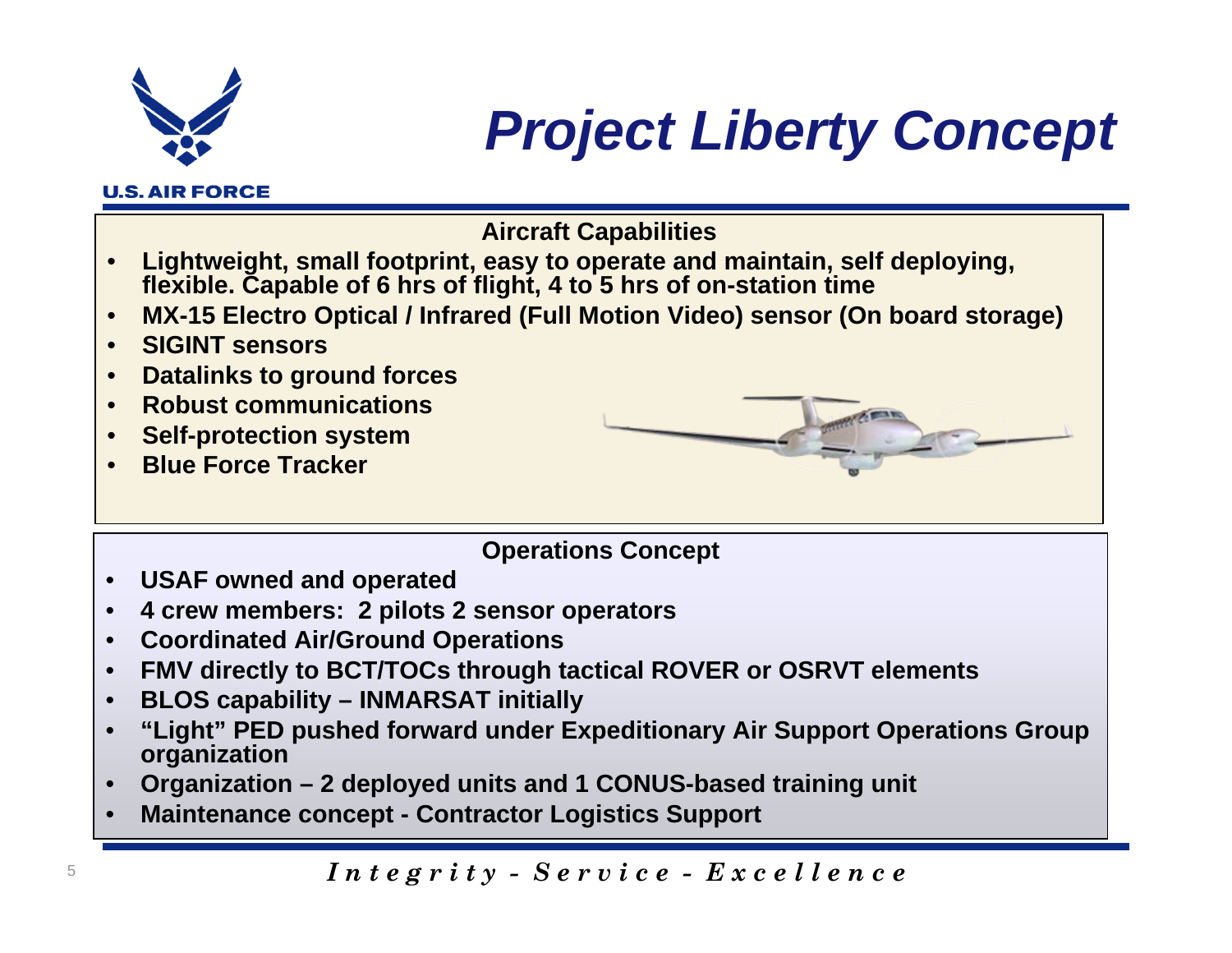

## *Project Liberty Aircraft Delivery to ACC – Phase 1*

**U.S. AIR FORCE** 



 $In the$   $g \,ri \,i \,y - S \,e \,rv \,i \,ce - E \,x \,ce \,el \,le \,n \,ce$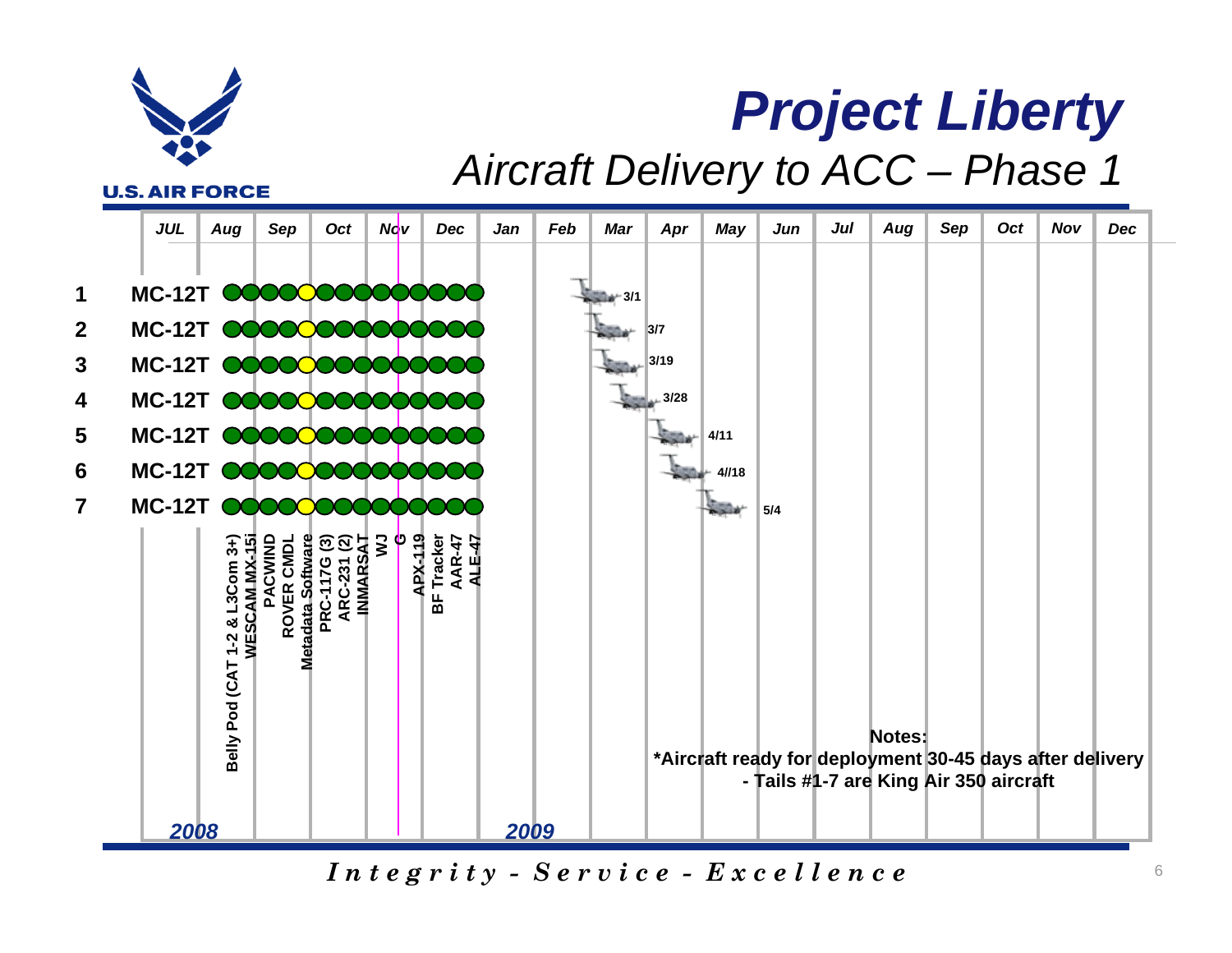

## *Project Liberty Aircraft Delivery to ACC – Phase 2*

**U.S. AIR FORCE** 

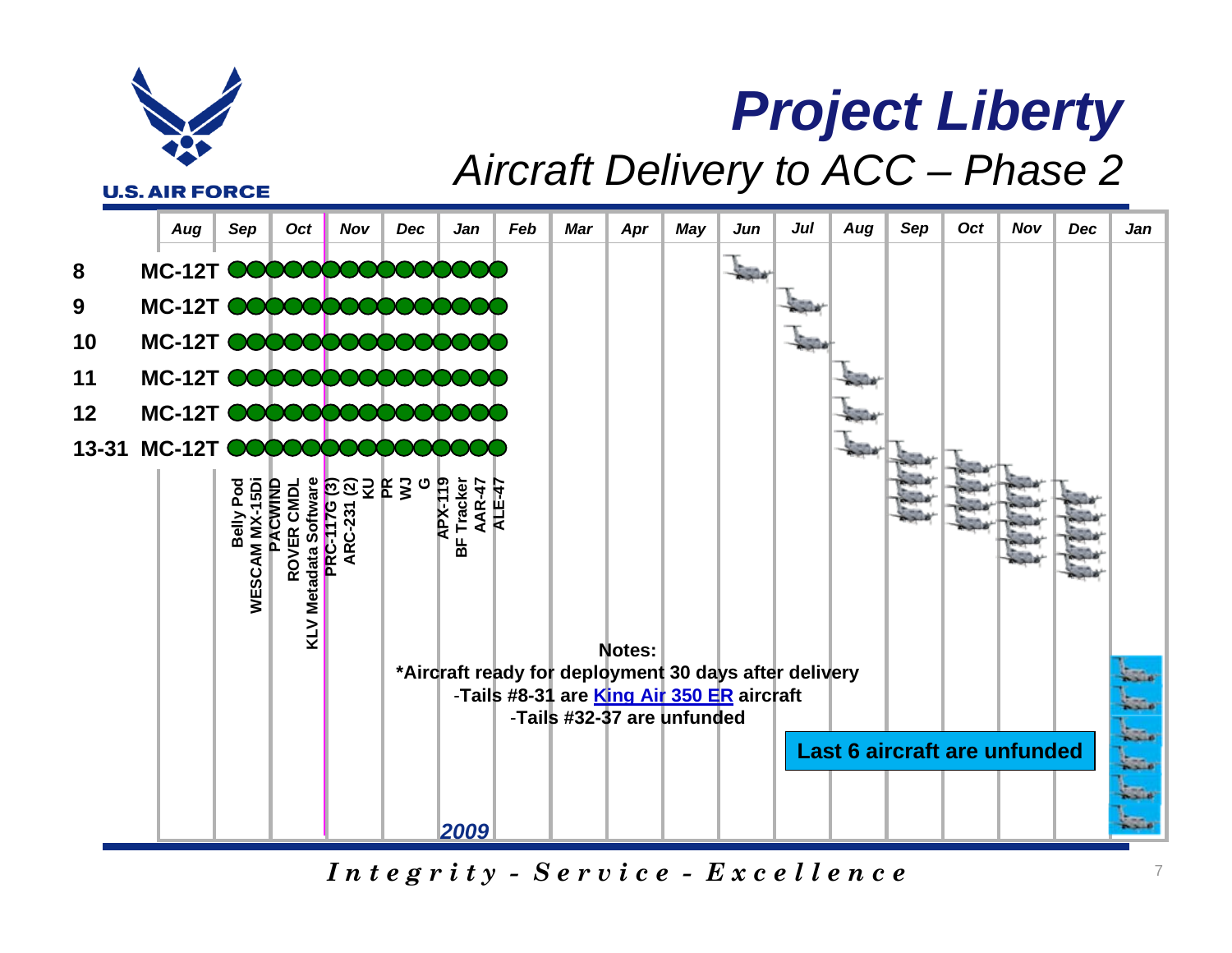



- **Air Combat Command (ACC) is the lead command tasked with organizing, training and equipping the Project Liberty program**
- SAF/AQ tasked Big Safari to procure and modify aircraft as **quickly as possible**
- Projected delivery of the first modified C-12 aircraft to ACC **is 1 Mar 2009**
	- $\mathcal{L}^{\text{max}}_{\text{max}}$  **Initial training will be contracted at various locations and Mission Qualification Training (MQT) will occur after mission aircraft are delivered**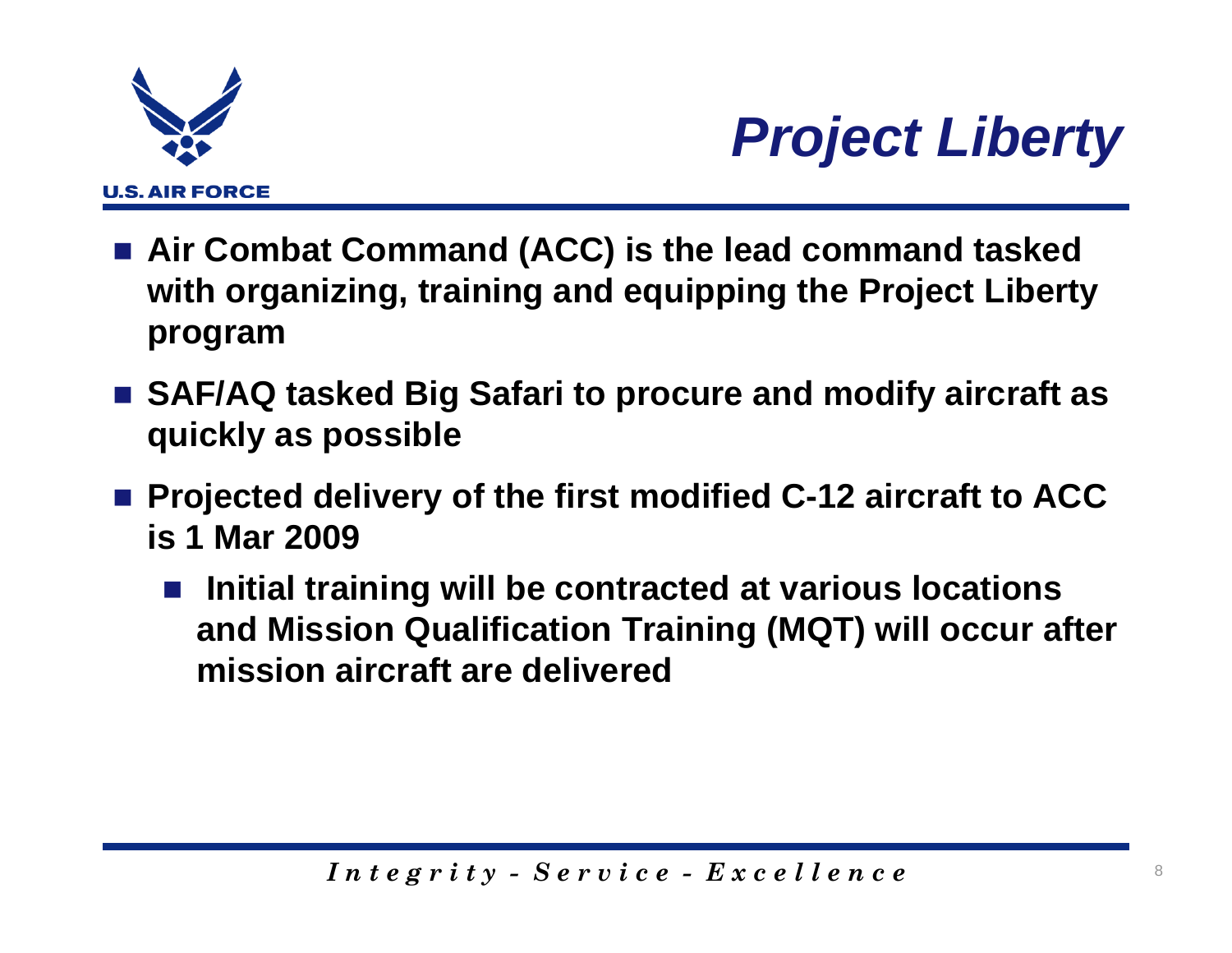

## *King Air Production*



- • **Project Liberty is high priority at HBC with full support of CEO and senior leadership team**
- • **Program team being formed with company "A players" to implement and execute Project Liberty plan**
- • **HBC has team working to surge King Air production to deliver more new 350ER aircraft in 2009**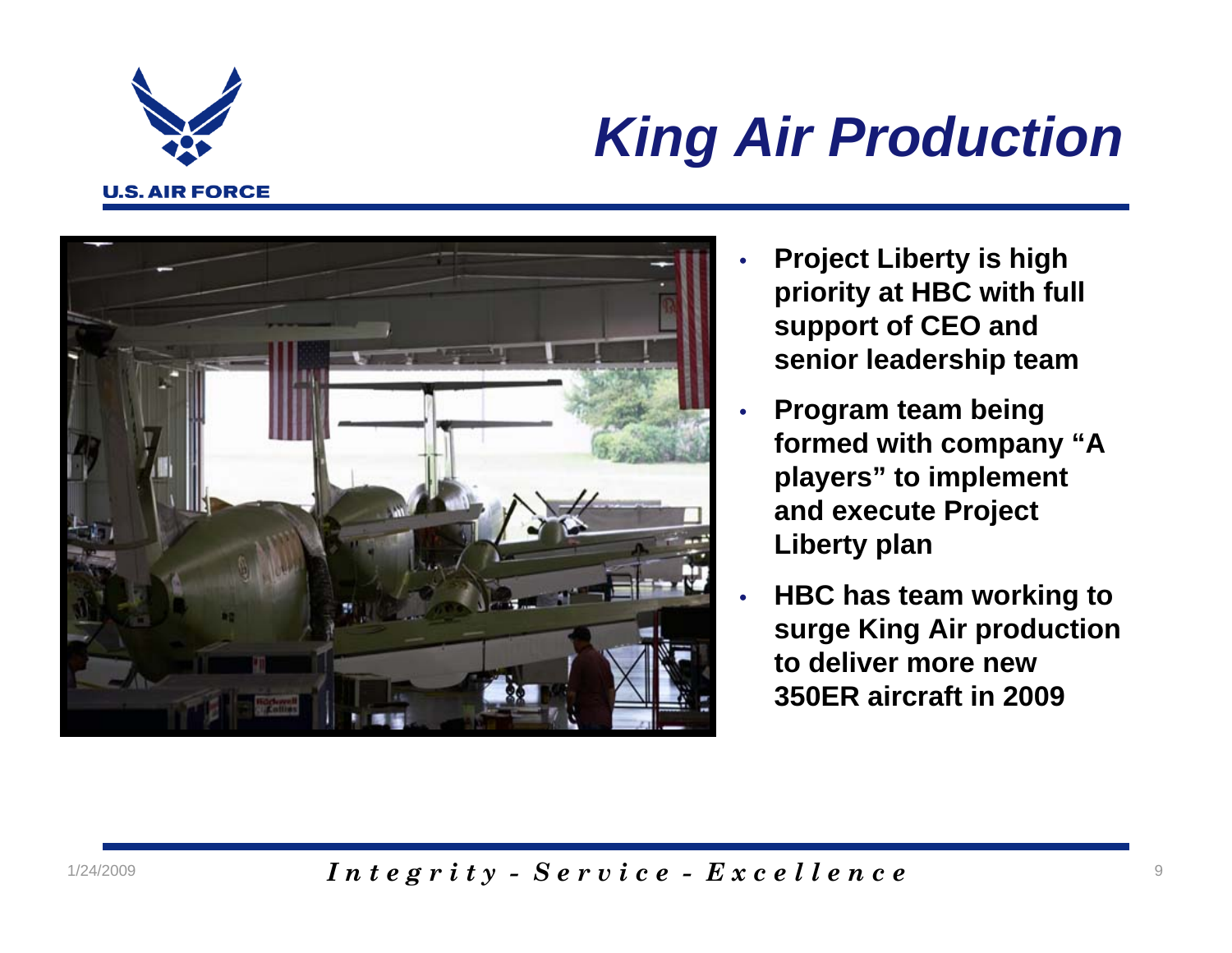

## *Project Liberty Aircraft*



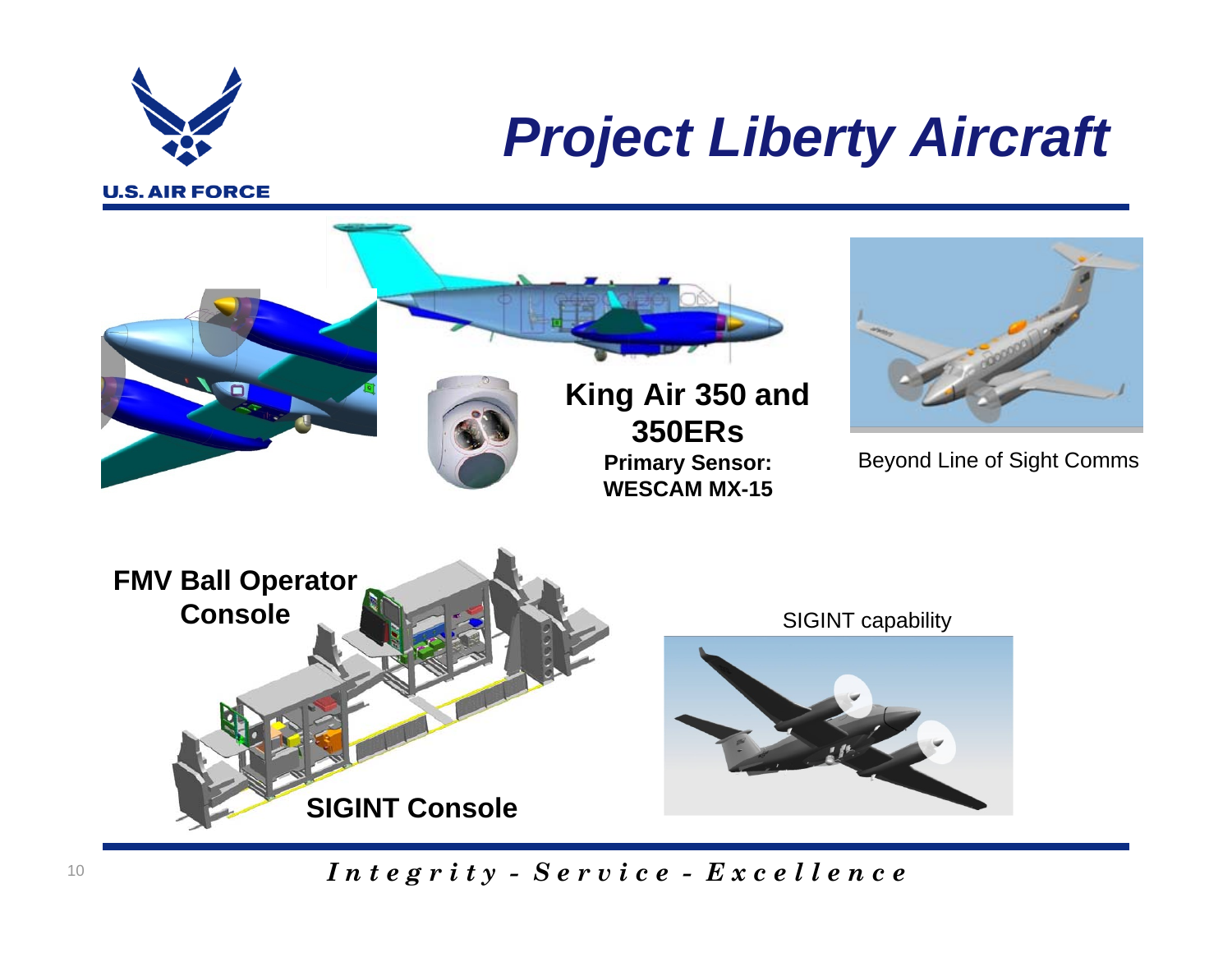

## *Processing, Exploitation and Dissemination Concept*

- **Onboard operations**
	- $\mathbb{R}^3$ **Sensor operators in direct contact with ground forces**
	- $\mathbb{R}^2$ **Storage for post-mission analysis and dissemination**
- **Ground site exploitation forward-based in CENTCOM**
	- $\mathbb{R}^3$ **Focused primarily on tactical operations**
	- **Provides real-time situational awareness**
	- **Dedicated ISR planning and tasking**
- **PED team composition in work but includes:** 
	- **PED Tasker/Planner/Collection Manager**
	- $\mathbb{R}^2$  **Imagery Analysts** 
		- **Imagery analysis, product development and reachback facilitation as required**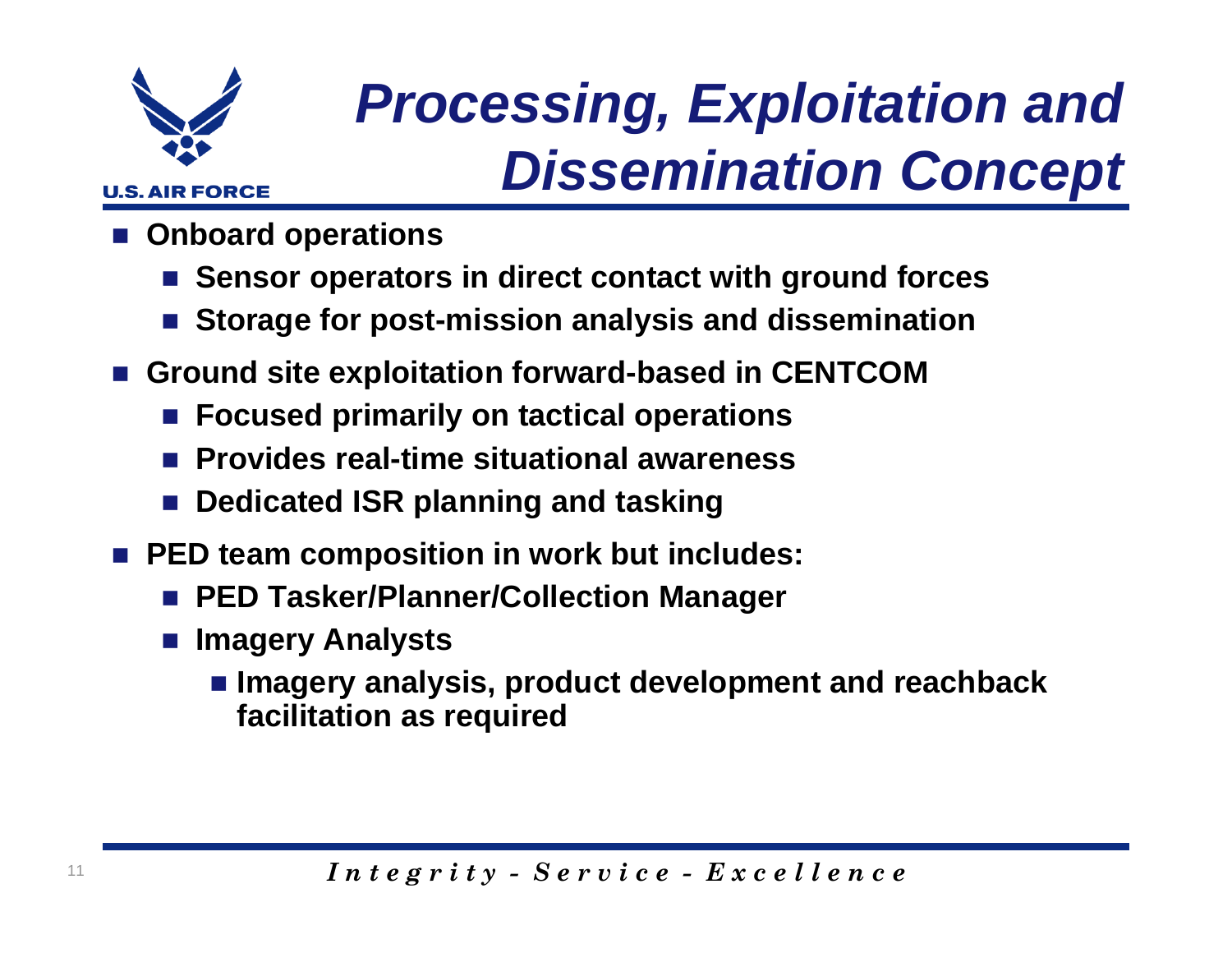

### *Project Liberty Training Plan for Tail #1*

### **U.S. AIR FORCE**

### Pilot

(Experienced) Training Pipeline: IQT: Starts 10 Feb 09 Flight Safety Intl MQT: Starts 2 Mar 09Meridian MS (ANG) (3 weeks ) DEPLOY: 15 Apr 09

### FMV Sensor Op

(1A3/4XX) Training Pipeline: IQT: NV ANG (Reno) (3 weeks in duration) MQT: Starts 2 Mar 09Meridian MS DEPLOY: 12 Apr 09

Liberty Exploitation Cell Ground Crew (1N1XX) Training Pipeline: LEC CST/IQT Training: 3 Nov 08 CBT Training: 17-21 Nov MQT: 2 Mar 09DEPLOY: 15 Apr 09



### Copilot

(Inexperienced) Training Pipeline: IQT: Starts 10 Feb 09Flight Safety Intl MQT: Starts 2 Mar 09Meridian MS (ANG) DEPLOY: 15 Apr 09

#### SIGINT Sensor

(1A8XX) Training Pipeline: IQT –15 Dec 08 Train the trainer at Hagerstown MD 5 Jan 09 – AF training starts Meridian MS MQT – *Starts 2 Mar 09 DEPLOY:* 15 Apr 09

### MQT

All Crew positions Initial cadre starts 4 Jan 09 at Meridian MSFirst Class starts 2 Mar 093 weeks in duration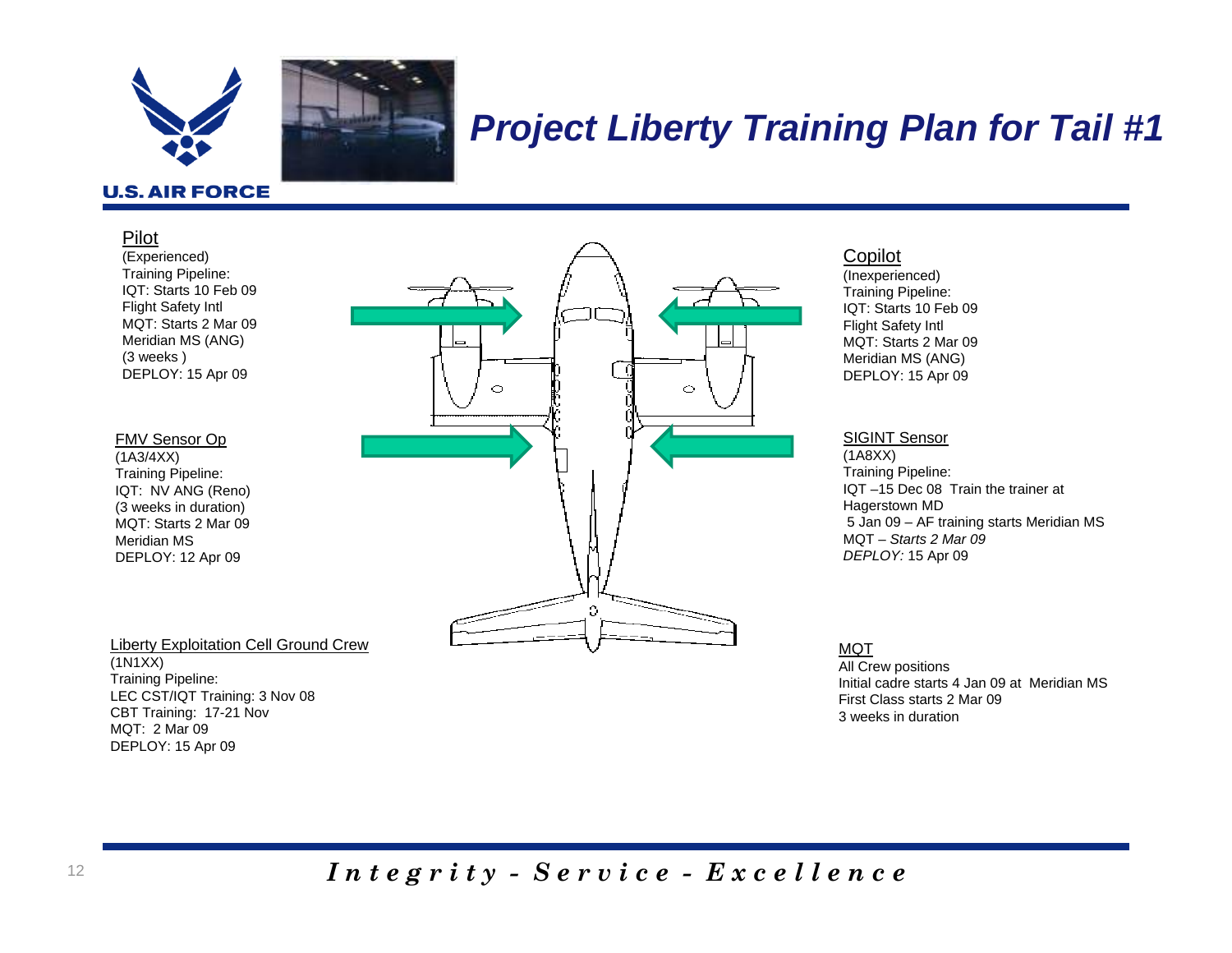*Project Liberty Organization* 

### **U.S. AIR FORCE**

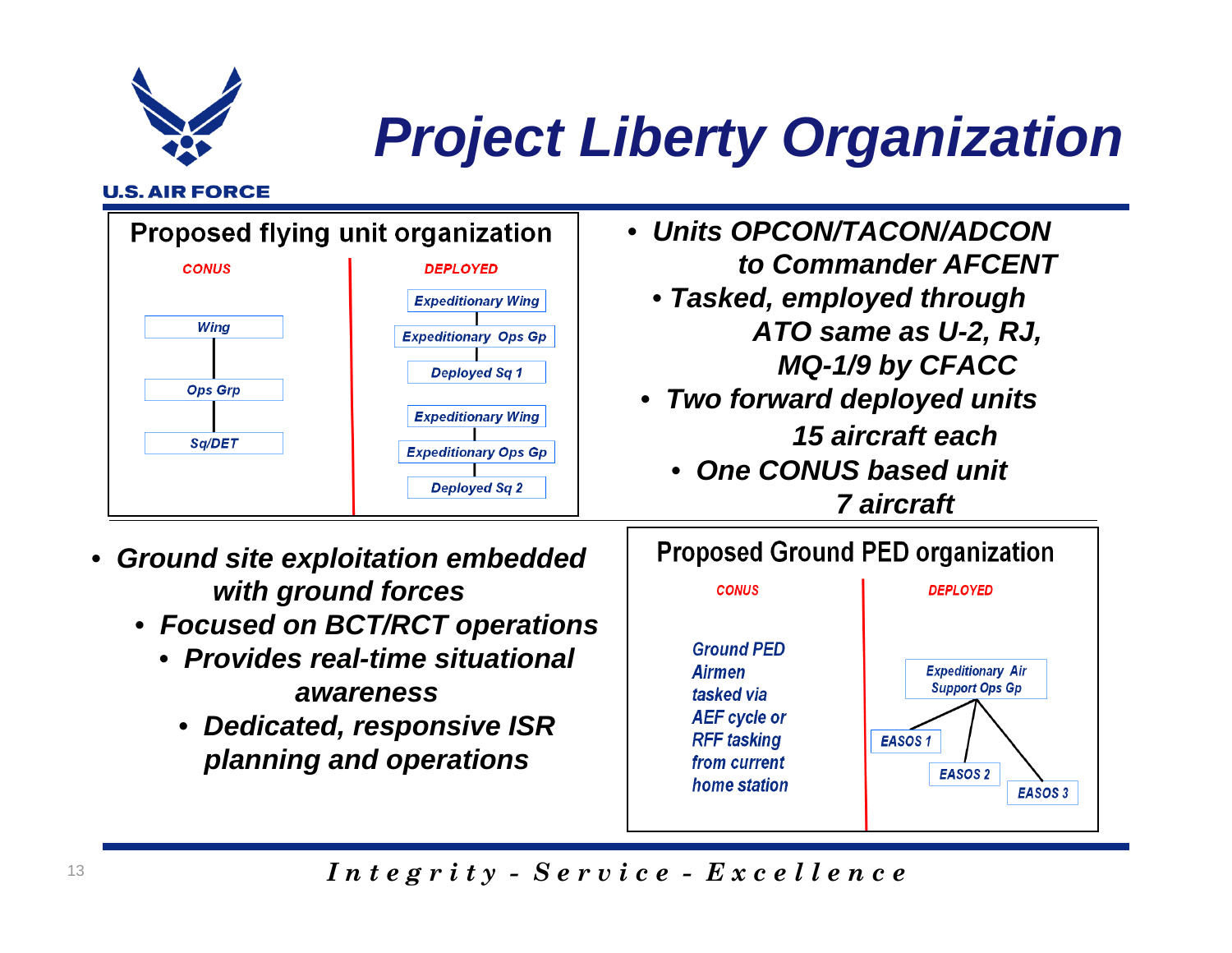

## *Project Liberty Unit Stand-Up*

### **U.S. AIR FORCE**

- <u>r </u> **Stand up CONUS Detachment** 
	- $\mathbb{R}^2$ **ID temp basing while conducting permanent process**
	- $\mathbb{R}^2$ **Detachment will receive aircraft from production line**
- Synchronize training and aircraft delivery
	- $\mathbb{R}^2$ **Initial training contracted & conducted before aircraft delivery**
	- $\mathbb{R}^2$ **Accomplish mission training once aircraft arrive**
- **Aircrews and aircraft deploy together**
	- $\mathbb{R}^3$ **Planned 6-month rotation, 1 to 1 Dwell time**
- **PED training and deployment proportionally synchronized**
- **Maintenance / logistics will be contracted**